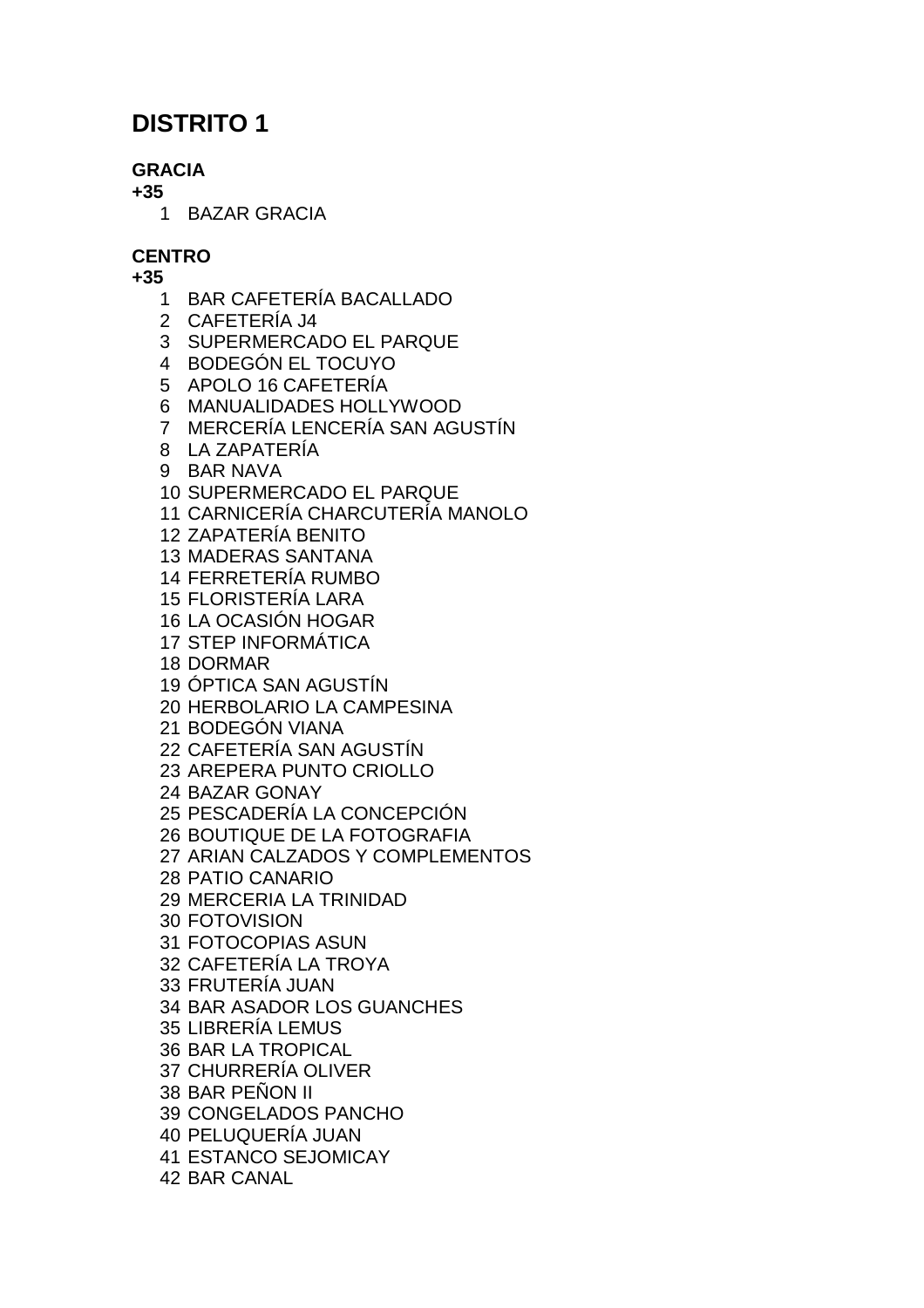- BAR CAFETERÍA MI CONSULTA
- VÍVERES Y DULCERÍA ADELFA
- PANTERA ROSA MODA
- LENCERÍA Y DECORACIONES ADAR
- MODA ANTOINE
- BOUTIQUE MODEL'S
- MERCERÍA NIEVES
- BAR RESTAURANTE CARRERA
- AMIN MODA
- FLORISTERÍA BENIFLOR
- VIAJES SABANDA
- ALMACENES BECERRA

- BAZAR FERRETERÍA EL CANDADO
- XIEL DECOHOGAR
- PELUQUERÍA CABALLEROS NEGRIN
- CARNICERÍA DE TATO
- PASTELERÍA LOPEZ ECHETO
- BARBERÍA CARLOS
- VÍVERES MARTÍN
- TASCA AL ANDALUS
- LA BARBERÍA
- CARNICERÍA FERMÍN
- HAMBURGUESERÍA CASA PETER
- RESTAURANTE CASA MICAELA
- CHURRERÍA CAFETERIA EL BUEN PALADAR
- BAZAR CALYPSO
- ESTANCO FORTES
- PERFUMERÍA ROSY
- CALZADOS JUANITO
- LIBRERÍA PAPELERIA EL AGUILA
- CALZADOS BAMBI
- CALZADOS Y ORTOPEDIA BAMBI
- PASTELERÍA LA PRINCESA
- ÓPTICA RIEU
- BAR CAFETERÍA EL TANQUE
- BAR VERDELLADA KIKI
- BAR CHURRERÍA UNION
- CAFETERÍA MIGUEL ANGEL
- BAR CAFETERÍA HESPERIDES
- JUGUETERÍA SABELA
- ARTÍCULOS PARA EL HOGAR FERNANDO GLEZ
- CAFETERÍA TAMADUSTE
- CAFETERÍA DIAZ
- LIBRERÍA PAPELERÍA EL PUENTE
- ELECTRÓNICA EL FARO
- JOYERÍA FLORENCIO MANUEL
- RELOGERÍA JOYERÍA SANTIAGO
- LOS CALADOS ARTESANÍA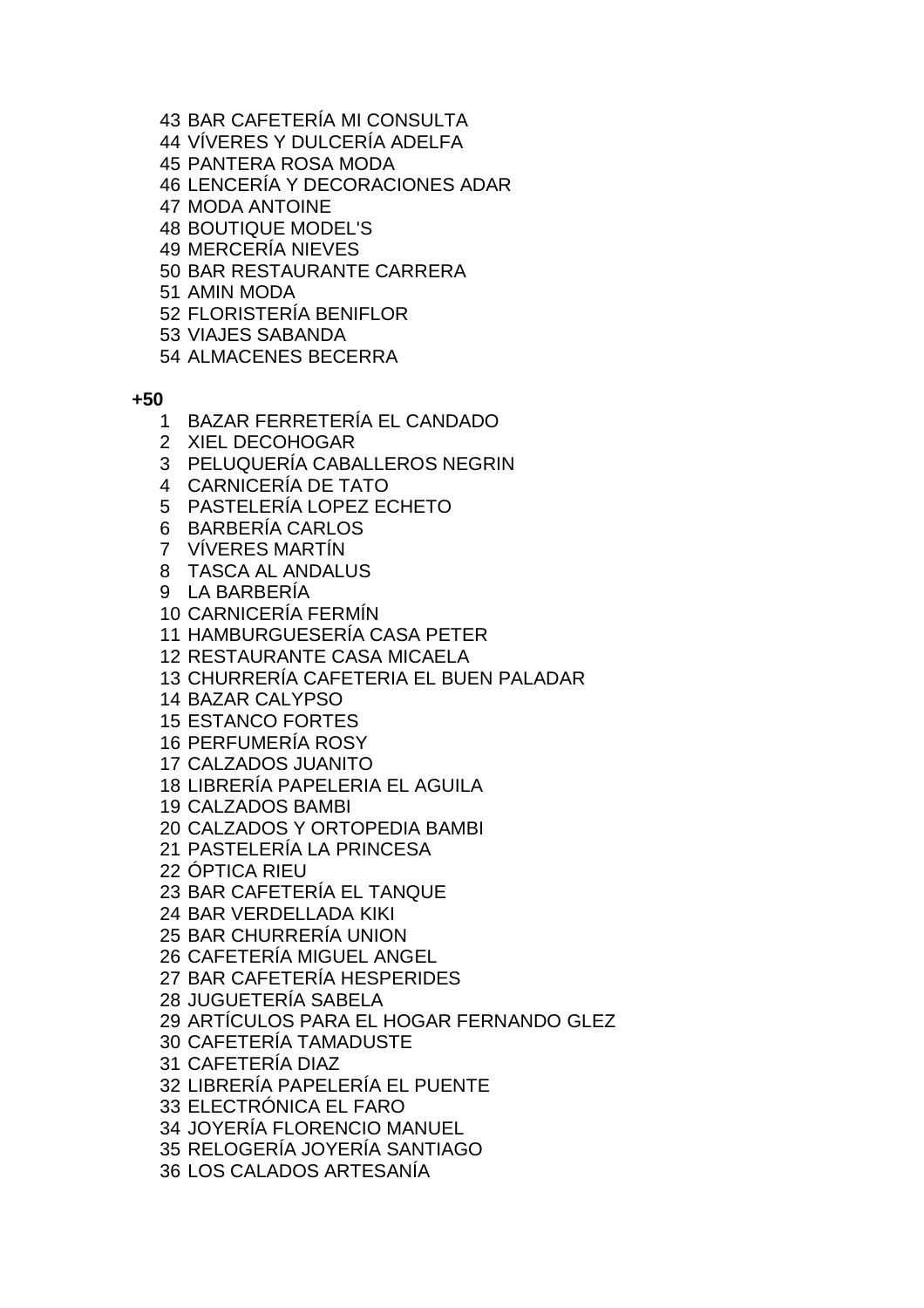- ZAPATERÍA HERNÁNDEZ
- LINARES LUPE
- JOYERÍA NICOLÁS SUÁREZ

**+100**

- GOFIO LA MOLINETA
- CALZADOS VICTOR NUÑEZ
- HOTEL AGUERE
- DULCERÍA LA CATEDRAL

## **LA VEGA LAGUNERA**

**+35**

- RESTAURANTE LA HOYA DEL CAMELLO
- RESTAURANTE BODEGÓN LA "O"
- FERRETERÍA SAN LÁZARO
- ESTANCO ARBELO
- MASCOTAS DINOSAURIO

**+50**

- TASCA LOS RODEOS
- LA CANDELARIA (PRODUCTOS AGRÍCOLAS)

\_\_\_\_\_\_\_\_\_\_

**DISTRITO 2**

## **LA CUESTA**

**+35**

- AUTOSERVICIO LA CANDELARIA
- PELUQUERÍA TOLO
- BAR LA FUENTE
- LIBRERÍA LA CUESTA
- MERCERÍA EL ESCONDITE
- AREPERA CARAYACA
- JOYERÍA VENTURA SUÁREZ
- LIBRERÍA LA PAPELERÍA
- RELOGERÍA VIRGEM DE CANDELARIA

- RADIOVISION OSCAR RAVELO E HIJOS
- CARNICERÍA PRINCESA YBALLA
- VÍVERES JULITA
- CARNICERÍA DIEGO
- BAR ESTACIÓN
- ESTANCO TITA
- FOTOGRAFÍA BARREIRO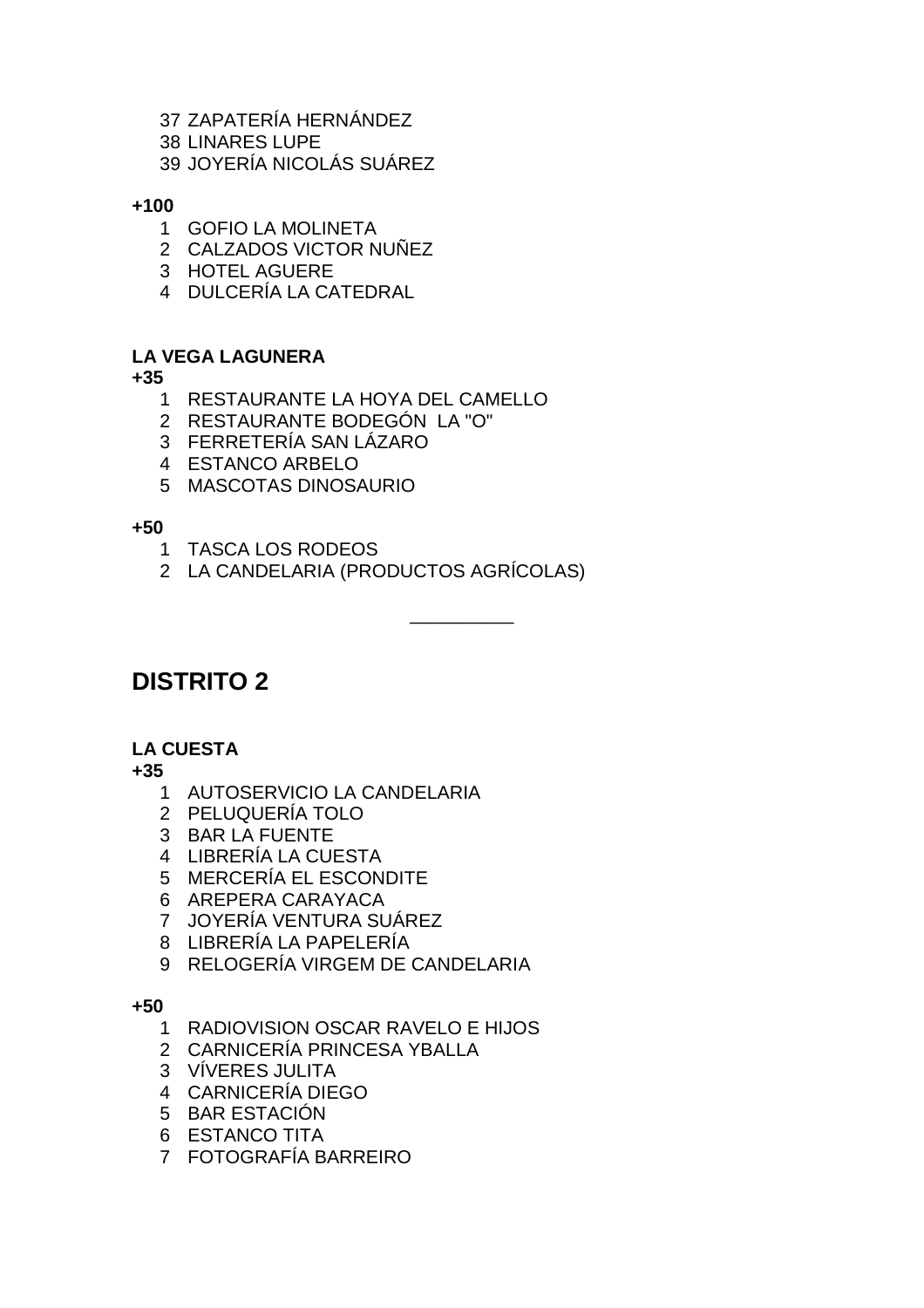## **FINCA ESPAÑA**

**+35**

BAZAR Y MODAS CRISS

## **+50**

BAR CAFETERÍA LA CHOZA

## **LOS VALLES**

**+50**

- RESTAURANTE CASA HORACIO
- LA VENTA DE JUANI
- RESTAURANTE CASA ÁLVARO

\_\_\_\_\_\_\_\_\_\_

# **DISTRITO 3**

## **TACO**

**+35**

- BAR AVENIDA
- CAFETERÍA AREPERA LOS LLANOS
- BAR MALVIC
- ESTANCO GUILLE
- BAR MAQUITIAS
- SUPERMERCADO OLI
- PASTELERÍA LA CONDESA
- LA VENTITA DE MIGUEL
- FLORISTERÍA MERCEDES
- IMPRENTA TEIDE CANARIAS
- BAR SIXTO
- BAR ICOD
- BAR CENTRAL
- DEPORTES Y CONFECCIONES ADORACIÓN
- FERRETERÍA LA FAVORITA

**+50**

- FOTO HICA
- BAR LORENZO
- BAR VERA CRUZ
- PASTELERÍA PANADERIA DIAZ
- BAR PARÍS
- ZAPATERÍA TOMAS
- BAR CAFETERÍA LOS TILOS
- BONNET SUMINISTROS Y MAQUINARIA

## **GENETO**

- FERRETERÍA SAN MIGUEL
- CAFETERÍA CERVECERIA ALONSO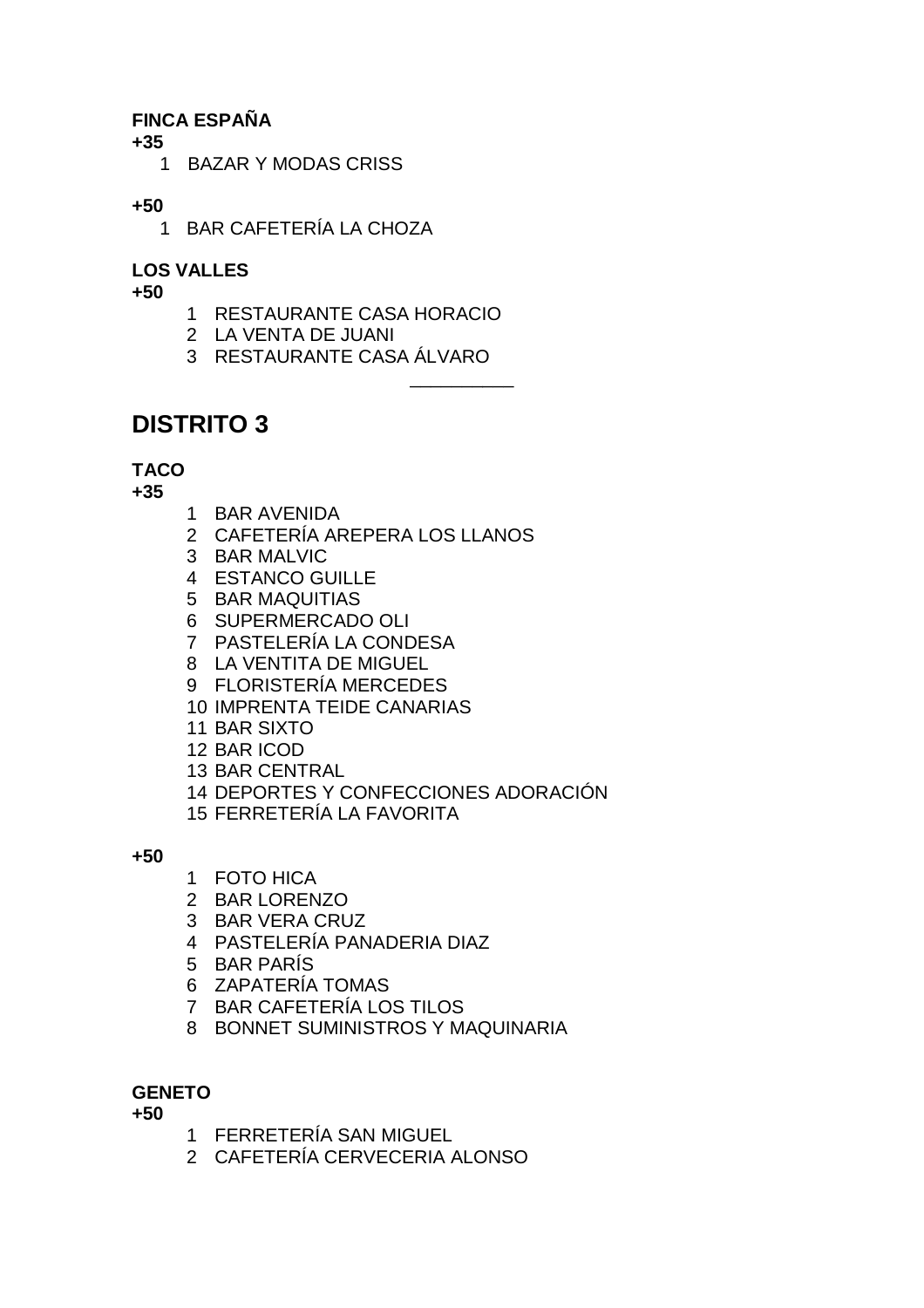## **DISTRITO 4**

## **LOS BALDIOS**

**+35**

- 1 FERRETERÍA LOS BALDÍOS
- 2 ESCULTURAS BRONZO
- 3 FLORISTERÍA LOS BALDÍOS

## **GUAMASA**

**+35**

- 1 VEHÍCULOS JGMESA
- 2 BAR RESTAURANTE CASA PORTELA

\_\_\_\_\_\_\_\_\_\_

- 3 CASA CHANO
- 4 RESTAURANTE HERMANOS CAIROS

## **EL ORTIGAL**

**+35**

- 1 GARDEN PLANTAVIVA
- 2 RESTAURANTE EL PARQUE

## **LOS RODEOS**

**+35**

1 BODEGÓN QUINTERO

## **+50**

1 LOS HUEVOS DUROS RESTAURANTE

\_\_\_\_\_\_\_\_\_\_

# **DISTRITO 5**

### **BAJAMAR**

- 1 RESTAURANTE EL PLAYA CASA PEPE
- 2 RESTAURANTE BIRIBIRI
- 3 CERVECERÍA HANNEN STUBE
- 4 BAR RESTAURANTE LA POSADA
- 5 CAFETERÍA PALMELITA
- 6 CAFETERÍA HELADERÍA AUDAMAR
- 7 BAR TACANDE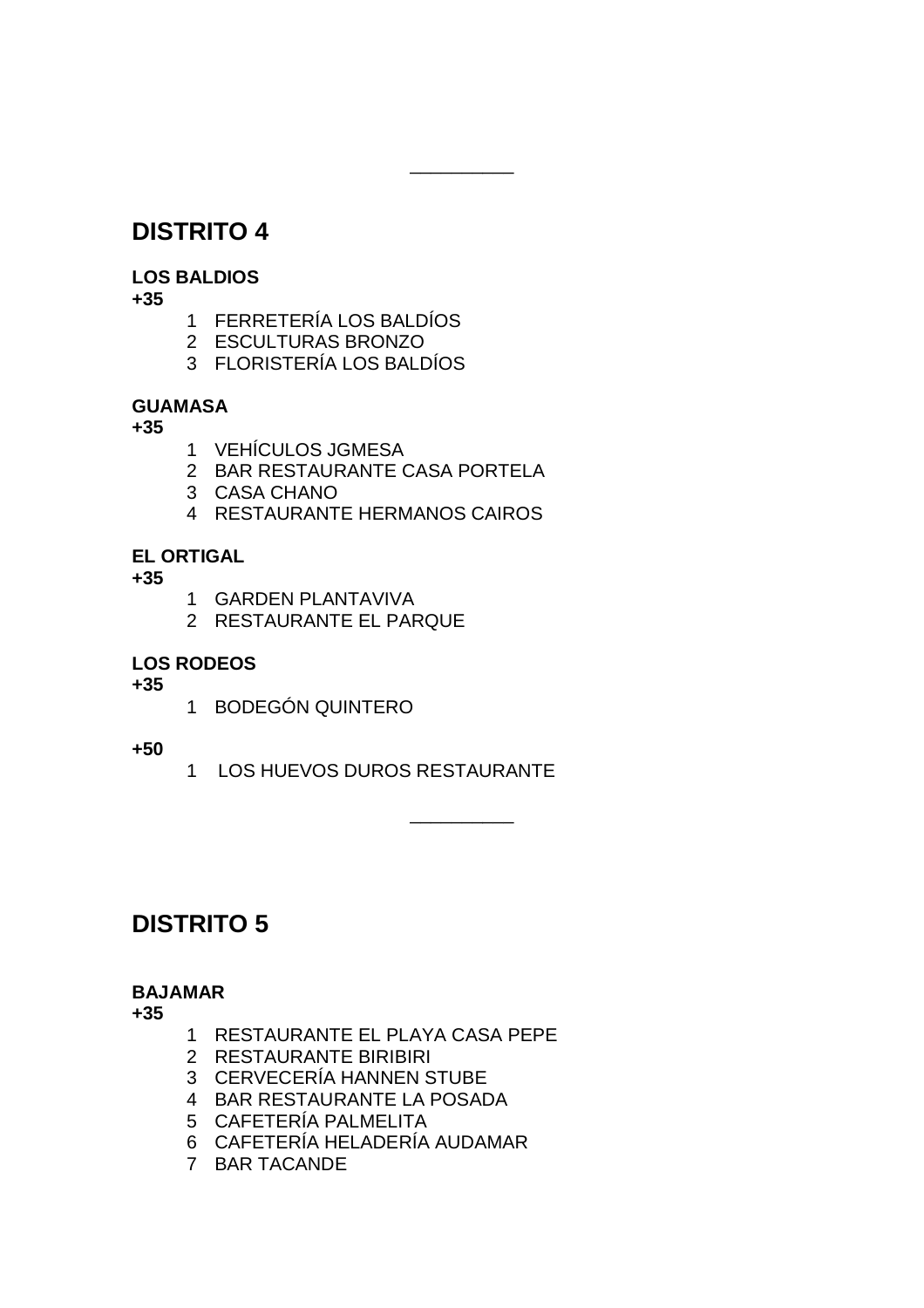**+50**

- BAZAR BAJAMAR
- BOUTIQUE SANDRA
- CAFETERÍA MELITA
- FLORISTERÍA MARIFLOR

### **LA PUNTA DEL HIDALGO**

**+35**

- BAR ZEBENZUI
- BAR RESTAURANTE DORIS
- RESTAURANTE COFRADÍA DE LA PUNTA
- RESTAURANTE ARENISCO

**+50**

- RESTAURANTE PIZZERÍA EL ABOGADO
- RESTAURANTE CASA TITA
- RESTAURANTE CASA SANCHEZ
- SUPERMERCADO LYDIA
- RESTAURANTE LA CASETA

### **TEJINA**

**+35**

- ZAPATITOS
- BAR ELIACIM
- AUTO-REPUESTOS GOYO

#### **+50**

- BAR CENTRAL
- BAZAR LALA
- LIBRERÍA LA CASTELLANA
- FERRETERÍA LA CASTELLANA
- FLORISTERÍA BAZAR ELIA
- ZAPATERÍA OLIVER
- VÍVERES KIKO
- BAR 4 CAMINOS
- CARNICERÍA EL RAMAL
- RESTAURANTE EL CANEY

#### **+100**

- MOLINO DE GOFIO RAÚL
- PIENSOS ARTURO AGRICULTURA

### **VALLE DE GUERRA**

- MODAS VALLE
- THARASIA MODA